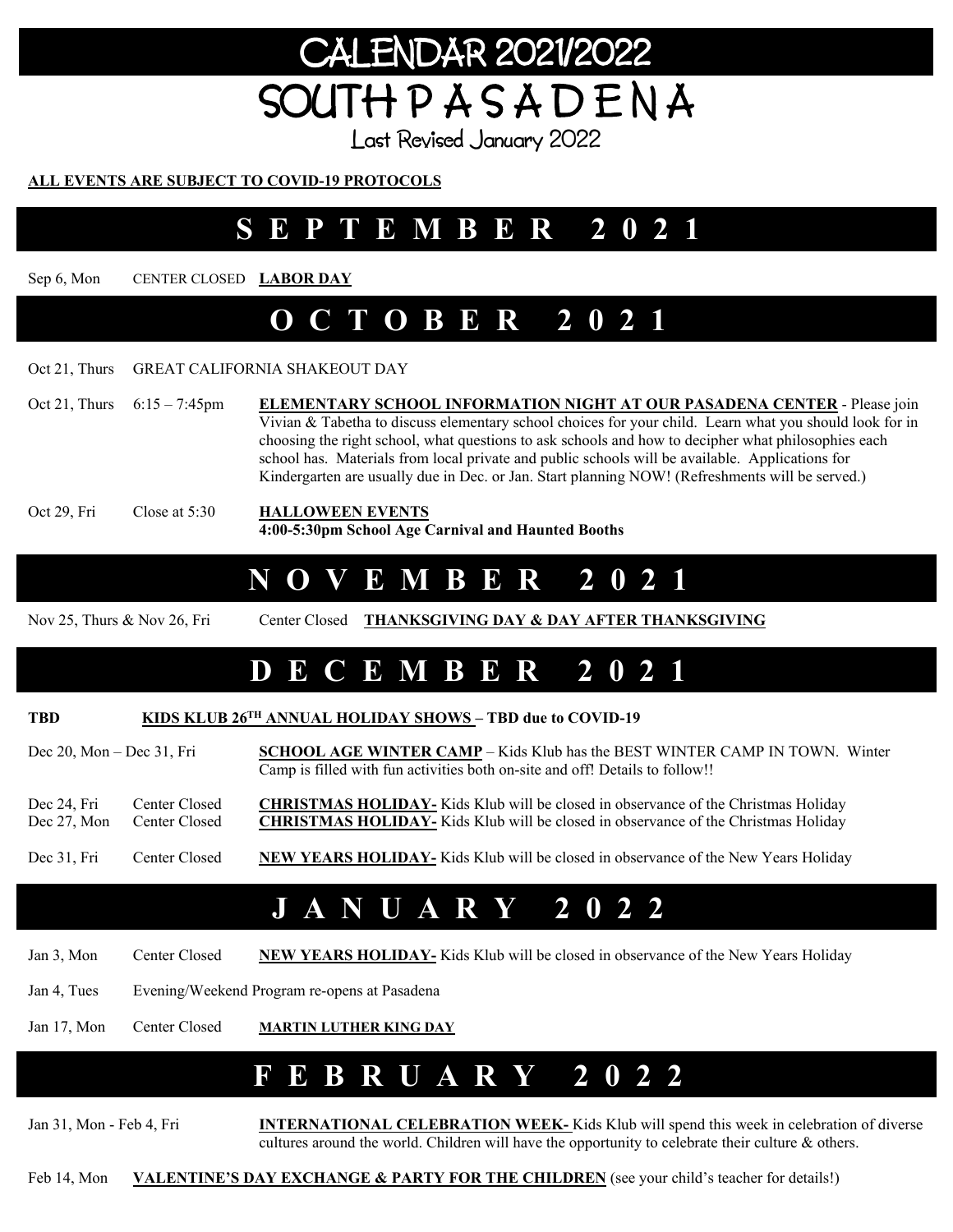SPS CALENDAR 2021/2022 Page 2

Feb 21, Mon Center Closed **PRESIDENT'S DAY** 

# **MARCH 2022**

Mar 1, Tues OPEN ENROLLMENT FOR FALL 2022 BEFORE/AFTER SCHOOL PROGRAMS

- Mar 4, Fri **HOPPY AND FRIENDS' OLYMPICS (KIDS KLUB'S MAJOR FUNRAISER OF THE YEAR)**  Get ready for this year's fun & exciting fundraiser! Participating children are sponsored by their families & friends to raise funds for the Kids Klub Children's Charities. All children in attendance will participate in some wacky & wild Olympic events and receive winning medals! This fundraising event is tremendously fun for kids & teachers alike!
- Mar 24, Thurs Center close 5:30pm **STAFF MEETING**
- Mar 28, Mon April 1, Fri**SCHOOL AGE SPRING CAMP** Hop on in to our fun-filled spring break camp! There will be lots of activities & fieldtrips along w/drop off care available. Detailed brochure to follow.

#### Mar 30, Wed **SUMMER CAMP- EARLY BIRD DISCOUNT**

#### **APRIL 2022**

- April 4, Mon April 8, Fri **NAEYC WEEK OF THE YOUNG CHILD CELEBRATION & CHILDREN'S ART MUSEUM-** This is Kids Klub's weeklong celebration honoring young children. We will embrace this week with a children's art museum showcasing your child's artistic creations!
- April 15, Fri **SPRING EGG HUNT** See flyer for class times (Special Visitor is coming!)
- April 22, Fri EARTH DAY

#### **MAY 2022**

May 9, Mon - May 13, Fri TEACHER APPRECIATION WEEK

May 19, Thurs 6:30-7:30pm **SCHOOL AGE SUMMER CAMP PARENT ORIENTATION & OPEN HOUSE**  This is a great opportunity for parents  $\&$  campers to come meet the camp counselors  $\&$  see what is in store for a sun & fun-filled summer at Kids Klub!

May 30, Mon Center Closed **MEMORIAL DAY** 

May 31, Tues ALL SUMMER CAMP MONEY DUE IN FULL

### **JUNE 2022**

- Jun 4, Sat **KIDS KLUB'S 26TH ANNUAL PRE-KINDERGARTEN GRADUATION** (at Kids Klub South Pasadena) Your heart will be filled w/pride as you watch your child go through the graduation ceremonies. These little graduates will knock your socks off! Don't forget your cameras! A cake reception will be held after the ceremony. Times to be announced.
- Jun 6, Mon **SCHOOL AGE SUMMER CAMP BEGINS**

# **JULY 2022**

Jul 4, Mon Center Closed **INDEPENDENCE DAY CLOSURE** 

 **A U G U S T 2 0 2 2**